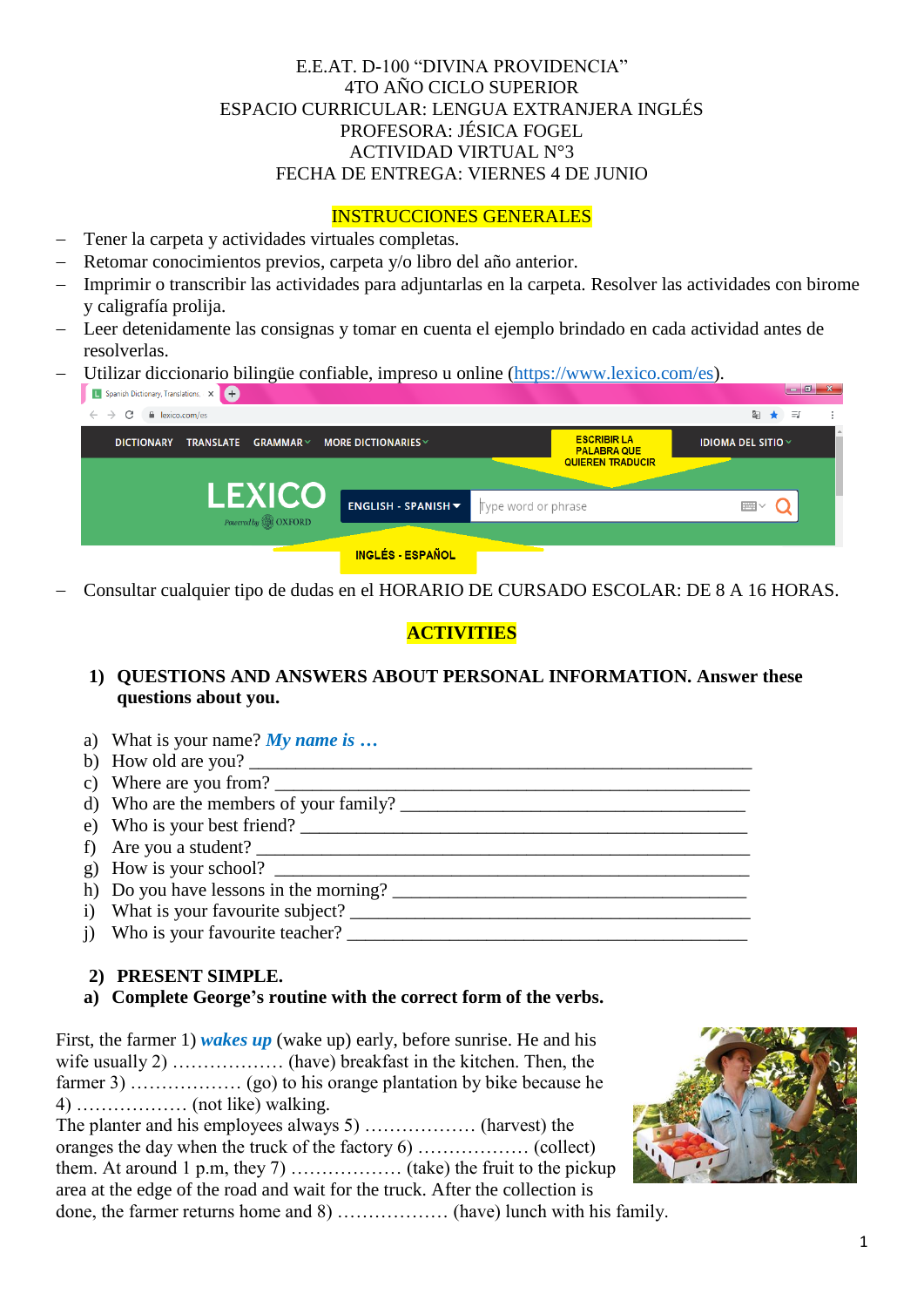#### **b) Look at George's timetable. Answer the questions below.**

\*\*\* always \*\* usually

\* sometimes

| Time  | Activity                       | Frequency | Place           |
|-------|--------------------------------|-----------|-----------------|
| 4:00  | Get $up$ – have a shower       | ***       | <b>Bathroom</b> |
| 4:45  | Have breakfast with wife       | $**$      | Kitchen         |
| 5:15  | Go to work                     | ***       | Plantation      |
| 5:45  | Harvest                        | $**$      | Plantation      |
| 12:00 | Have lunch                     | ***       | Barn            |
| 15:00 | Rest                           | $\ast$    | Plantation      |
| 16:00 | Meet the technical supervisors | $\ast$    | Barn            |
| 18:00 | Water and monitor the plants   | $**$      | <b>Nursery</b>  |
| 19:30 | Go back home                   | $**$      |                 |
| 21:00 | Have dinner with family        | ***       | Dining room     |

- a) What time does George have a shower? *He has a shower at four o'clock.*
- b) Where does he go to work?  $\Box$
- c) Does he have lunch with his family?  $\frac{1}{\sqrt{1-\frac{1}{\sqrt{1-\frac{1}{\sqrt{1-\frac{1}{\sqrt{1-\frac{1}{\sqrt{1-\frac{1}{\sqrt{1-\frac{1}{\sqrt{1-\frac{1}{\sqrt{1-\frac{1}{\sqrt{1-\frac{1}{\sqrt{1-\frac{1}{\sqrt{1-\frac{1}{\sqrt{1-\frac{1}{\sqrt{1-\frac{1}{\sqrt{1-\frac{1}{\sqrt{1-\frac{1}{\sqrt{1-\frac{1}{\sqrt{1-\frac{1}{\sqrt{1-\frac{1}{\sqrt{1-\frac{1}{\sqrt{1-\$
- d) How often does he rest in the plantation?
- e) When does he go back home?
- f) Does he meet the technical supervisors in his house?
- g) How often does he monitor the plants?
- h) Does he go back home at half past eight?
- i) Where does he have dinner?
- j) Do he and his family have dinner together?

#### **3) VOCABULARY.**

#### **a) Match these farm chores and translate them into Spanish.**

- 
- 
- 
- 4) Rake d) animals
- 
- 6) Gather f) leaves
- 7) Take out g) eggs
- 
- 
- 
- 1) Harvest from a) the hooves of small animals 2) Milk b) medications to animals
- 3) Trim c) waterers and feeders
	-
- 5) Fill up e) animals to new pastures
	-
	-
- 8) Move h) the compost
	-
- 10) Give i) machinery

9) Operate i) the vegetable garden *Cosechar de la huerta*

TRANSLATION

**b) Explain how often you do these farm chores. For example:** 

1) *I sometimes harvest from the vegetable garden at school.* 

|   | the control of the control of the control of the control of the control of the control of                                                                                                                                         |
|---|-----------------------------------------------------------------------------------------------------------------------------------------------------------------------------------------------------------------------------------|
|   | e de la construcción de la construcción de la construcción de la construcción de la construcción de la construcción<br>En la construcción de la construcción de la construcción de la construcción de la construcción de la const |
|   | $\frac{1}{2}$                                                                                                                                                                                                                     |
|   | <u> 1980 - Johann Barn, mars et al. (b. 1980)</u>                                                                                                                                                                                 |
| h | $\mathbf{0}$ and $\mathbf{0}$ and $\mathbf{0}$ and $\mathbf{0}$ and $\mathbf{0}$                                                                                                                                                  |
|   |                                                                                                                                                                                                                                   |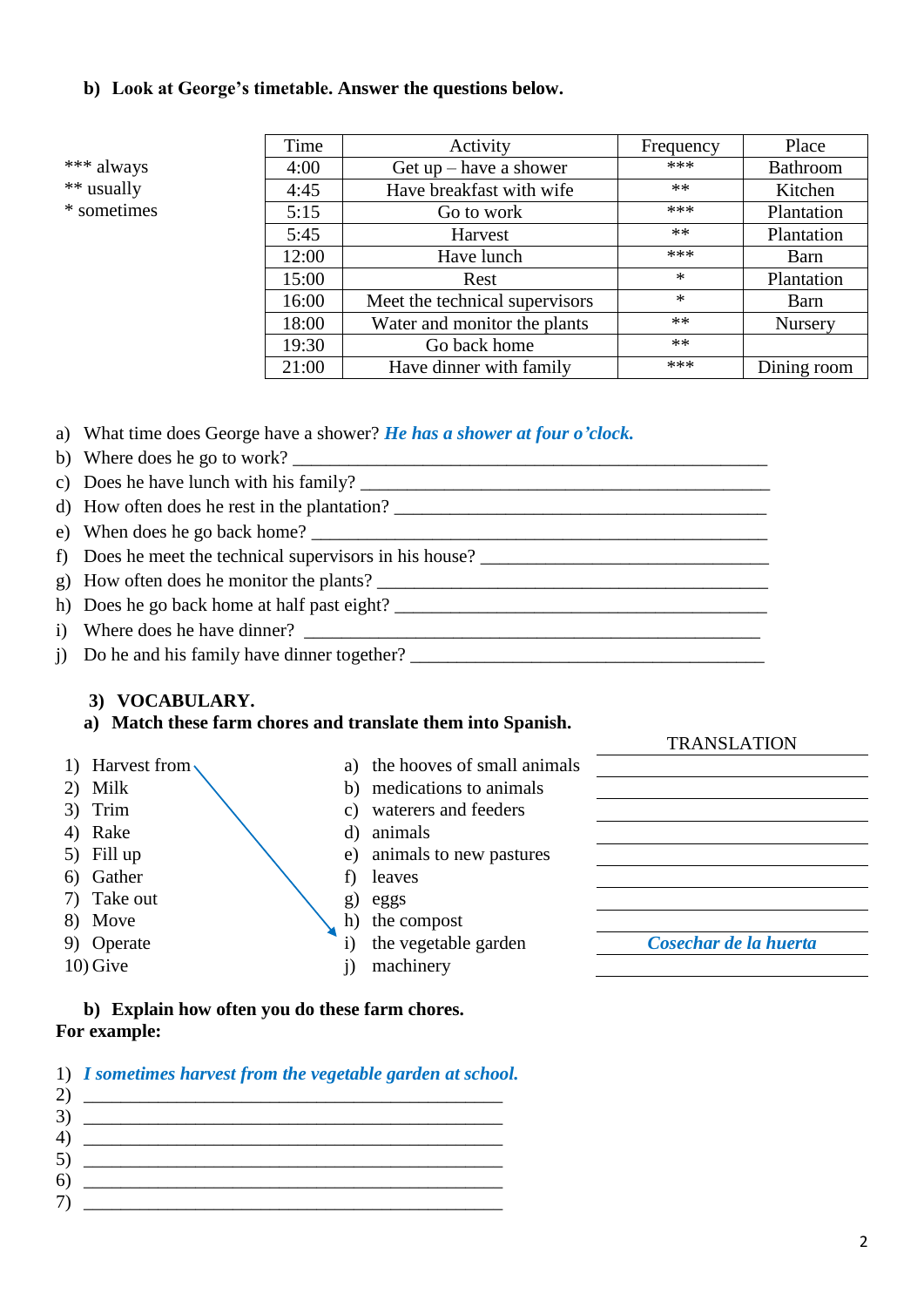8) *\_\_\_\_\_\_\_\_\_\_\_\_\_\_\_\_\_\_\_\_\_\_\_\_\_\_\_\_\_\_\_\_\_\_\_\_\_\_\_\_\_\_\_\_\_* 9) *\_\_\_\_\_\_\_\_\_\_\_\_\_\_\_\_\_\_\_\_\_\_\_\_\_\_\_\_\_\_\_\_\_\_\_\_\_\_\_\_\_\_\_\_\_* 10) *\_\_\_\_\_\_\_\_\_\_\_\_\_\_\_\_\_\_\_\_\_\_\_\_\_\_\_\_\_\_\_\_\_\_\_\_\_\_\_\_\_\_\_\_\_*

# **4) PRESENT CONTINUOUS.**

## **a) Describe what these people are doing.**



- 1) *He is cutting the grass.*
- 2) *\_\_\_\_\_\_\_\_\_\_\_\_\_\_\_\_\_\_\_\_\_\_\_\_\_\_\_\_\_\_\_\_\_\_\_\_* 3) *\_\_\_\_\_\_\_\_\_\_\_\_\_\_\_\_\_\_\_\_\_\_\_\_\_\_\_\_\_\_\_\_\_\_\_\_* 4) *\_\_\_\_\_\_\_\_\_\_\_\_\_\_\_\_\_\_\_\_\_\_\_\_\_\_\_\_\_\_\_\_\_\_\_\_* 5) *\_\_\_\_\_\_\_\_\_\_\_\_\_\_\_\_\_\_\_\_\_\_\_\_\_\_\_\_\_\_\_\_\_\_\_\_* 6) *\_\_\_\_\_\_\_\_\_\_\_\_\_\_\_\_\_\_\_\_\_\_\_\_\_\_\_\_\_\_\_\_\_\_\_\_\_\_* 7) *\_\_\_\_\_\_\_\_\_\_\_\_\_\_\_\_\_\_\_\_\_\_\_\_\_\_\_\_\_\_\_\_\_\_\_\_\_\_* 8) *\_\_\_\_\_\_\_\_\_\_\_\_\_\_\_\_\_\_\_\_\_\_\_\_\_\_\_\_\_\_\_\_\_\_\_\_\_\_* 9) *\_\_\_\_\_\_\_\_\_\_\_\_\_\_\_\_\_\_\_\_\_\_\_\_\_\_\_\_\_\_\_\_\_\_\_\_\_\_* 10) *\_\_\_\_\_\_\_\_\_\_\_\_\_\_\_\_\_\_\_\_\_\_\_\_\_\_\_\_\_\_\_\_\_\_\_\_\_\_*

#### **b) Look at the picture and answer the questions below.**



- 1) What are these four friends doing? *They are having a picnic.*
- 2) Which food are they sharing?
- 3) Is it raining?
- 4) What is the little boy with the red t-shirt doing?
- 5) Is the dog running?
- 6) Which sport are the boys playing later?